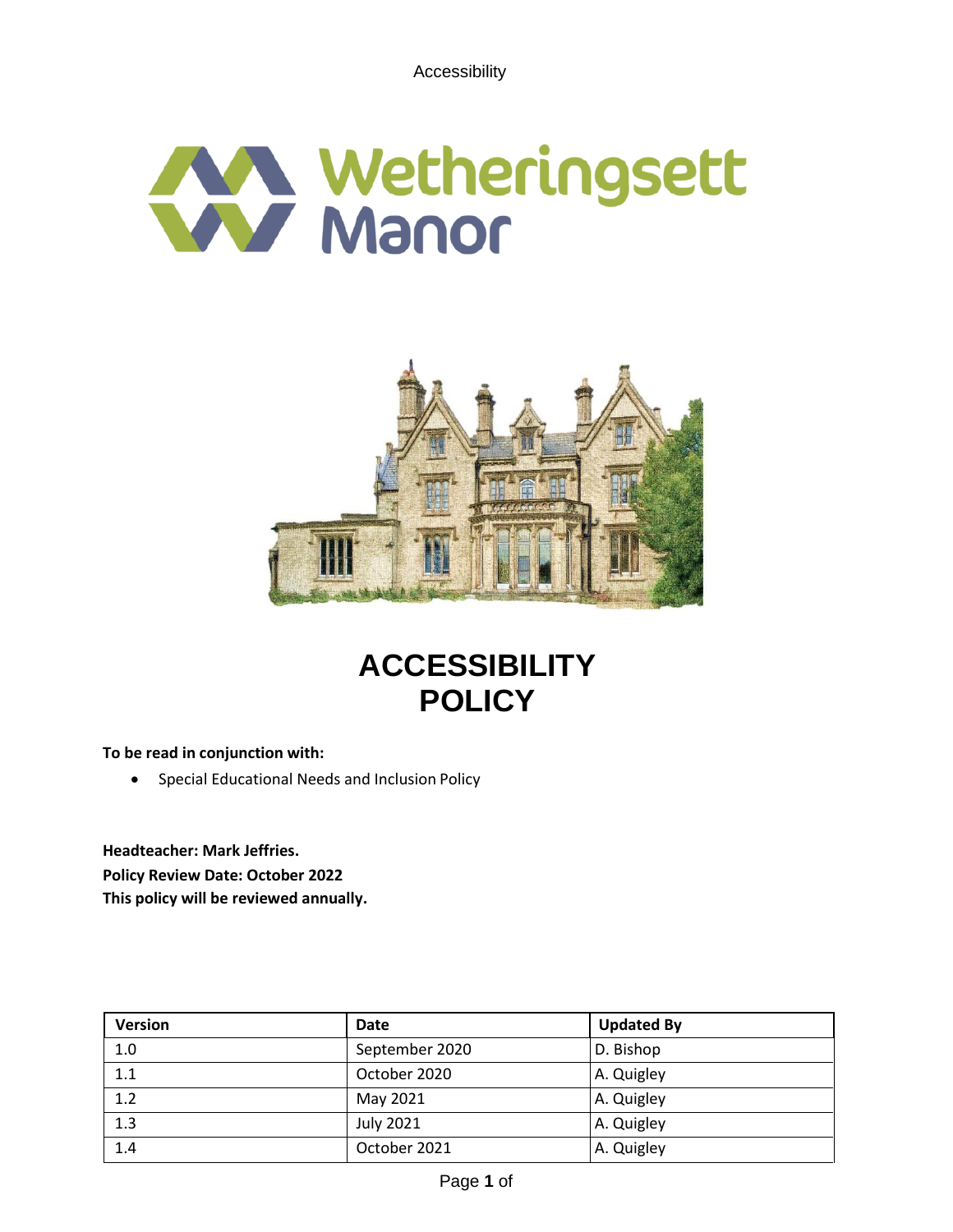# Accessibility

## **Contents**

| <b>Section</b> | <b>Topic</b>                    | <b>Page Number</b> |
|----------------|---------------------------------|--------------------|
| 1              | <b>Definition of Disability</b> |                    |
|                | <b>Key Objective</b>            |                    |
| 3              | <b>Current Situation</b>        |                    |
| 4              | Our Aims                        |                    |
|                | <b>Action Plan</b>              | 3, 4               |

The SEN and Disability Act 2001 extended the Disability Discrimination Act 1995 (DDA) to cover education. Since September 2002, the Governing Body has had three key duties towards disabled students, under Part 4 of the DDA:

- 1) Not to treat disabled students less favourably for a reason related to theirdisability.
- 2) To make reasonable adjustments for disabled students so that they are not ata substantial disadvantage.
- 3) To plan to increase access to education for disabled students.

In 2005 the DDA brought in a duty on all public authorities to promote disability equality, this includes schools and local authorities.

At Wetheringsett Manor School (WMS) we have a general duty to:

- Promote equality of opportunity between disabled and other people.
- Eliminate discrimination.
- Eliminate harassment related to a disability.
- Promote positive attitudes towards disabled people.
- Encourage participation by disabled people in public life.
- Take steps to take account of disabled people's disabilities even where that involves treating disabled people more favourably than other people.

It is a requirement that the school's accessibility plan is resourced, implemented, reviewed and revised where necessary.

#### **1) Definition of Disability**

The DDA defines disability as the following: "A person has a disability if he or she has a physical or mental impairment that has a substantial and long-term adverse effect on his or her ability to carry out normal day to day activities."

# **2) Key Objective**

To reduce and eliminate barriers to access the curriculum and so lead to a full participation in the school community for students, prospective students, staff and visitors with a disability.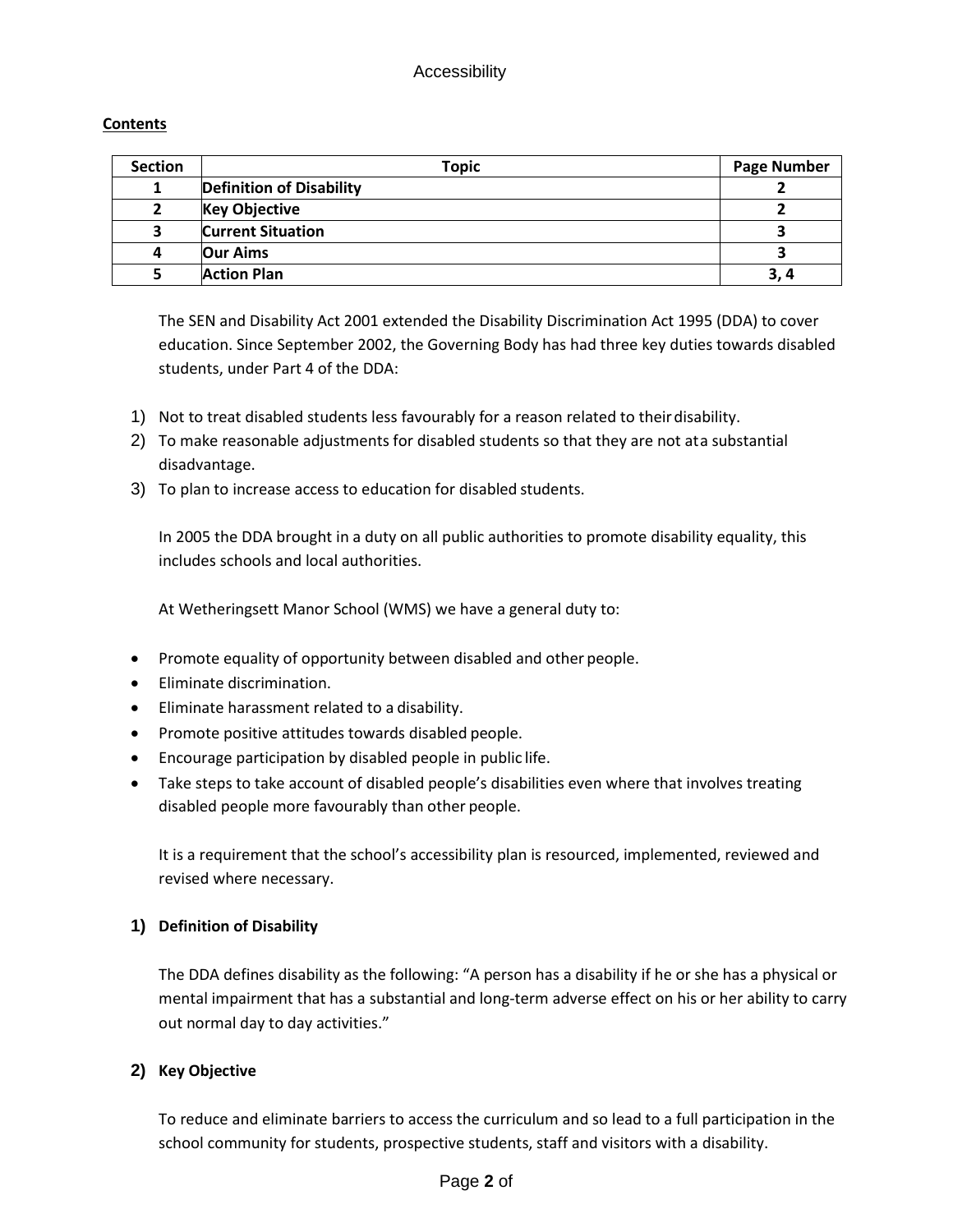# **3) Current Situation**

Please read this section in conjunction with our Special Educational Need and Inclusion Policy.

## **4) Our Aims**

The school plans, over time, to increase the accessibility of provision to all students, staff and visitors to the school. Priorities in the school's plan are:

- To increase the extent to which disabled students can participate in the school curriculum.
- Improve the physical environment of the school to increase the extent to which disabled students can take advantage of education and associated services.
- Improve the delivery of information to disabled students, staff, parents and visitors that is provided in writing for students and adults who are not disabled.

# **5) Action Plan**

Once a need has been established an Action Plan will be produced and actioned. The Action Plan will be reviewed and monitored.

A range of initiatives and strategies are currently in place and provided at WMS, these are:

- Individual, funded support for students with an Education Health and Care Plan(EHCP).
- Individual and small group support with outside agencies.
- Individual and small group support delivered by our Teachers, Teaching Assistants andother staff.
- Mentoring on a one to one basis for individual students.
- Whole staff training on differentiation, teaching strategies and teaching styles.
- Review of Key Stage 3 and Key Stage 4 curriculum.
- Extra literacy and numeracy support for students in Years 7, 8 and9.
- Individual mentoring for students in Years 9, 10 and 11.
- Student and Family Counsellor available to all students.

Our current provision for the disabled in terms of building is:

#### The Manor

- The main entrance to the Manor has two mobile ramps.
- Disabled toilet.
- Classrooms on ground floor, canteen and lounge area.
- Publicly accessible source of water.
- Visual Display Units.
- Personal Evacuation Emergency Procedure (PEEPS).